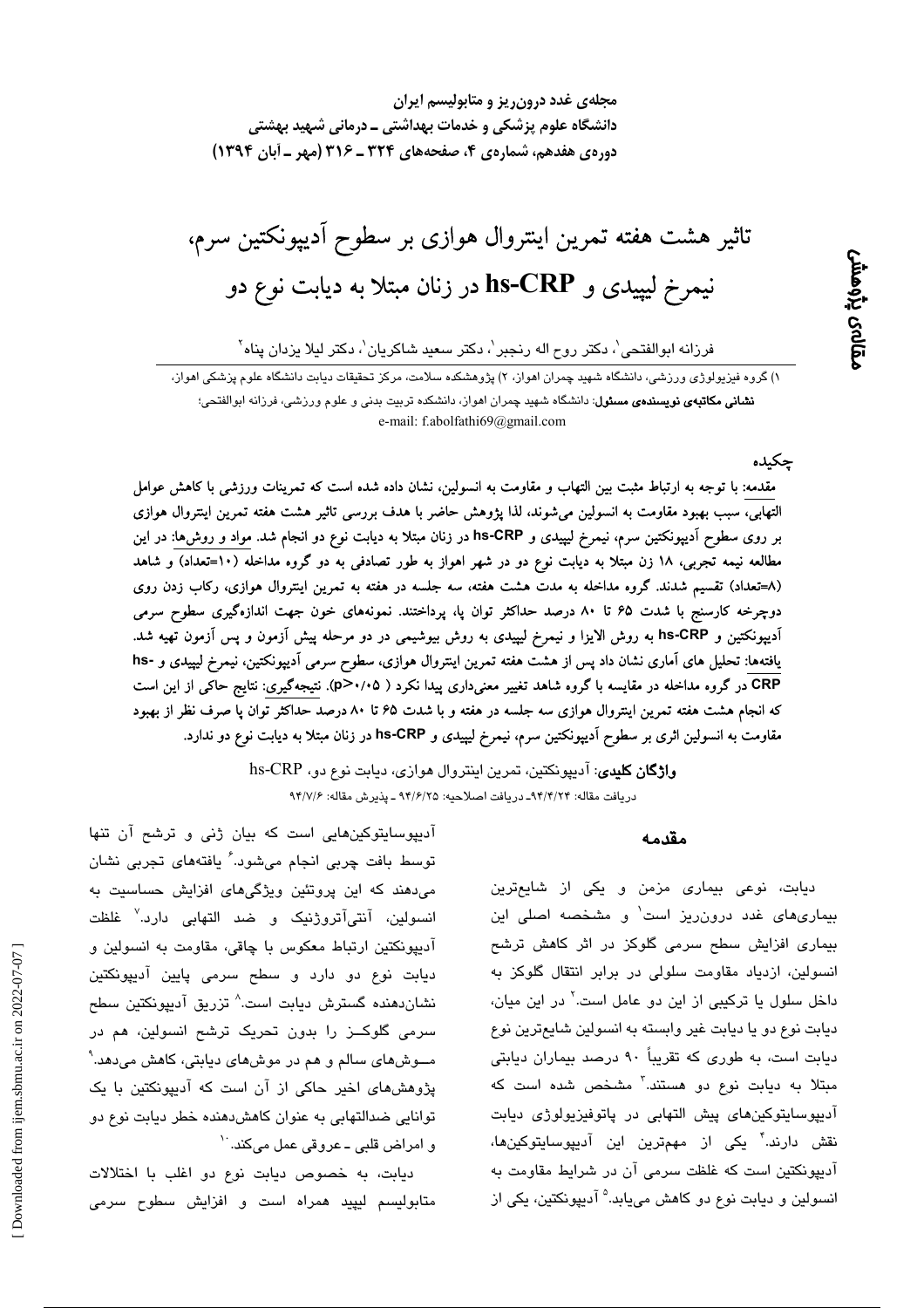اسیدهای چرب نقش اساسی در افزایش مقاومت به انسولین ايفا مىكنند.'' مطالعات مختلفى در ارتباط با غلظت آدیپونکتین سرم و سطح سرمی لیپیدهای انجام شده است." بیشتر مطالعات انجام شده، ارتباط معکوسی میان LDL تری گلیسرید، کلسترول و ارتباط مثبت میان HDL و سطح سرمی هورمون آدیبونکتین مشاهده کردهاند.<sup>۱۲</sup>

همچنیـــن، پروتئین واکنشگــــر C با حساسیــــت بالا (hs-CRP<sup>'</sup>)، حساسترین شاخص التهابی و پیشگوییکننده کننده قوی خطر بیماریهای قلبی ـ عروقی معرفی شده است." این شاخص در پاسخ به عفونت و التهاب تولید میشود.<sup>۱۲</sup> به طوریکه افزایش آن با افزایش فشار خون، چاقی و دیابت و تغییرات سطح سرمی لیپیدها در ارتباط است.<sup>۱۵</sup> افـــزایش سطــــح سرمی hs-CRP، با خطر بیماریهای قلبی ـ عروقی، حمله مغزی و بیماری عروق شريانی همراه است. همچنین، سطح سرمی پلاسمایی <sup>ii</sup>CRP با چاقی، دیابت و سندروم متابولیک ارتباط مثبت دارد." hs-CRP اوچی" و همکارانش (۲۰۰۳) دریافتند که بین میزان و آدمیونکتین سرمی ارتباط منفی معنیداری وجود دارد.<sup>۱۶</sup>

اکثر مطالعات، فعالیتهای هوازی با شدت متوسط را بر غلظت آدیپونکتین سرمی بیتاثیر دانستهاند.<sup>۱۷</sup> در حالیکه تاثیر مثبت تمرینات ورزشی شدید بر تغییرات غلظت سرمی آدیپونکتین در انسان<sup>۱۸</sup> و موشها<sup>۱۹</sup> نشان داده شده است.

هرچند که پاسخ hs-CRP به تمرینات ورزشی نیز به درستی مشخص نیست و برخی از پژوهشگران کاهش<sup>۲۰</sup> و برخی عدم تغییر<sup>۲۱</sup> این عامل التهابی را پس از تمرین ورزش*ی* اعلام کردهاند، اما آنچه که مشخص است، hs-CRP به عنوان یکی از عوامل کاهشدهندهی سطح سرمی آدیپونکتین شناسایی میشود.<sup>۱۶</sup> بر این اساس، درمان جایگزینی آدیپونکتین و اتخاذ روشهایی که سطوح سرمی آدیپونکتین را افزایش دهد ممکن است یک استراتژی مفید برای درمان دیابت نوع دو و مقاومت به انسولین باشد. تمرینات ورزشی روش درمانی موثری در متابولیسم آدیپوسیتهاست که باعث افزايش حساسيت به انسولين مي شود.<sup>ه</sup> تمرين اينتروال با شدت بالا، می تواند به عنوان جایگزین موثر تمرین هوازی سنتی که تغییرات مشابه یا حتی بیشتری در دامنهای از تغییرات فیزیولوژیکی، عملکردی و نشانگرهای مربوط به

iii-Ouchi

سلامت در افراد بالغ و بیمار ایجاد میکند، به کار گرفته شود.<sup>۲۲</sup> با این وجود، تاکنون تحقیقی در زمینهی تاثیر تمرین اینتروال با شدت بالا بر مقادیر آدیپونکتین سرم، نیمرخ لیپیدی و hs-CRP در جامعه زنان مبتلا به دیابت نوع دو صورت نگرفته است. بنابراین این پژوهش با هدف بررسی تاثیر هشت هفته تمرین اینتروال هوازی بر سطوح سرمی آديپونكتين، نيمرخ ليپيدى و hs-CRP در زنان مبتلا به ديابت نوع دو انجام شد.

# مواد و روشها

# آزمودنے ما

روش تحقیق حاضر به صورت نیمهتجربی از نوع کاربردی بود. ۱۸ نفر از زنان مبتلا به دیابت نوع دو (با دامنه سنی ۵۳-۳۳ سال و نمایهی تودهی بدنی ۳۰-۲۵ کیلوگرم بر مترمربع) در مرکز دیابت بیمارستان گلستان شهر اهواز با میانگین سنی (±انحراف معیار) ۴۷/۸۵±۴۷/۸۵، سال در گروه مداخله ۴۵/۲۵±۴۵/۲۵ و سال در گروه شاهد) و میانگین قدی (۱۵۶/۹۲±۸/۴۵ سانتی،متر در گروه مداخله، ۱۵۷±۵/۲۹ سانتی،متر در گروه شاهد) در زمستان ۱۳۹۲ انتخاب شدند. اهداف و مراحل پژوهش برای آنها به طور کامل تشریح شد و رضایتنامهی آگاهانه دریافت شد و پرسشنامهای، شامل اطلاعات فردی، سوابق پزشکی و ورزشی، برای ایشان تکمیل شد. بیماران به دنبال این مراحل، داوطلبانه در تحقیق شرکت کردند و به طور تصادفی در دو گروه مداخله (١٠=تعداد) و شاهد (۸=تعداد) قرار گرفتند. آزمودنیها از اواسط فروردین تا اواسط خرداد ۱۳۹۴ به فعالیت ورزشی پرداختند. بررسی سوابق پزشکی نشان داد که کلیهی بیماران، تحت درمان با داروهای کاهش دهندهی قند خون نظیر متفورمین بودند. معیارهای ورود به مطالعه، شامل قند ناشتای ۲۵۰-۱۴۰ میلیگرم در صد میلیلیتر، عدم مصرف سیگار، عدم تزریق انسولین، عدم ابتلا به بیماریهای قلبی- عروقی، پرفشاری خونی، بیماریهای تنفسی و عضلانی- اسکلتی و عدم سابقه هیپوگلیسمی مکرر یا هیپوگلیسمی هنگام فعالیت ورزشی و همچنین نداشتن هر گونه فعالیت منظم ورزشی بود. معیارهای خروج از پژوهش شامل غیبت در جلسات تمرین و عدم رعایت توصیههای پزشکی در طول دورهی انجام يژوهش بود.

i-High Sensitivity c-reactive Protein ii-C-reactive protein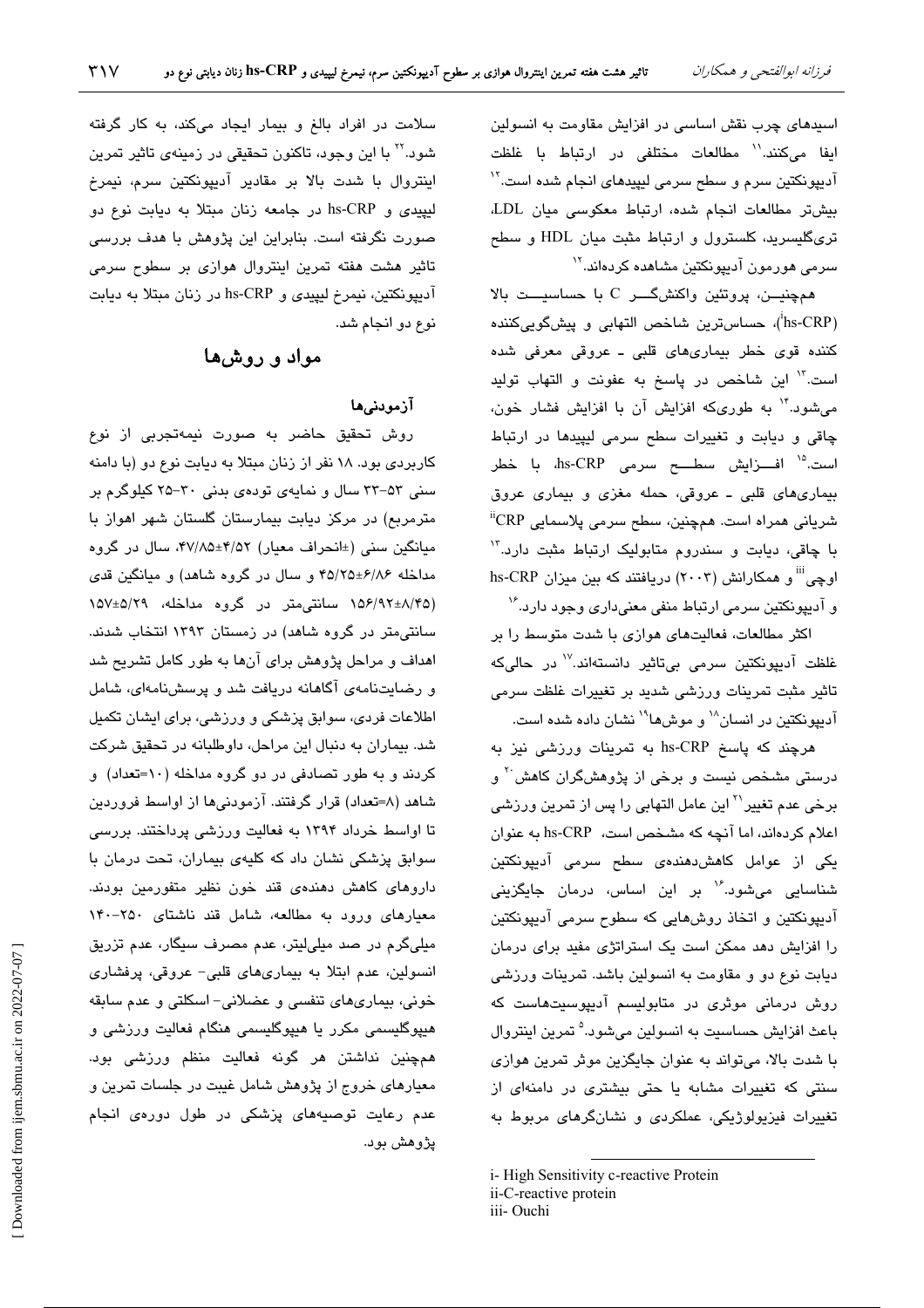### مراحل اجراي آزمون

آزمودنیها یک هفته پیش از شروع آزمون اصلی برای آشنایی با نحوهی انجام آزمون بر روی دستگاه، در آزمایشگاه حاضر شدند. پس از تقسیم آزمودنیها به دو گروه مداخله و شاهد، در دو مرحله پیشآزمون و يسآزمون، قد، وزن (به ترتيب با استفاده از قدسنج، ترازو)، و نمایهی تودهی بدن (با تقسیم وزن بر کیلوگرم بر مجذور قد)، نسبت دور کمر به لگن (با محاسبه محیط کمر و لگن)، و درصد چربی بدن (با استفاده از دستگاه ترکیب بدنی مدل المپیا ٣/٣، ساخت کره جنوبی)، فشار خون (با استفاده از دستگاه فشار سنج جیوهای ساخت ژاپن) اندازهگیری شدند و تست VO2peak با استفاده از آزمون استورر دیویس، روی دوچرخهی کارسنج مونارک (مدل K۳۹ E، ساخت سوئد) انجام شد. همچنین از آزمون استورر دیویس برای تعیین حداکثر توان آزمودنیها استفاده شد. در این آزمون، آزمودنی پس از یک مرحله گرم کردن با ۵۰ وات در ۲ دقیقهی اول با سرعت ۵۵-۴۵ (rpm)، رکاب میزد و بعد از آن هر یک دقیقه ۱۵ وات تا زمان خستگی و واماندگی به میزان بار ورزش اضافه میشد.<sup>۲۲</sup> اوج اکسیژن مصرفی (Vo2peak) آزمودنیها به طور غیر مستقیم طبق فرمول [۱] محاسبه شد.

Vo2peak (ml.kg.min-1) = 9.39 (W) +7.7 (kg) -5.88  $(yr) + 136.7$  (ml.min-1) / weight(kg) [\]

برنامه تمرین اینتروال هوازی، شامل هشت هفته رکاب زدن بر روی دوچرخهی کارسنج مونارک، هفتهای سه جلسه (در کل ۲۴ جلسه) به صورت یک روز در میان بود. برنامهی تمرینی گروه تجربی، شامل گرم کردن، مرحله اصلی و سرد کردن میشد. آزمودنیها در مرحله گرم کردن، رکاب زدن روی دوچرخه مونارک را با شدت ۴۰-۳۰ درصد حداکثر توان پا به مدت ۵ دقیقه انجام دادند. بار کار در مرحله اصلی جلسات رکاب زنی از هفتهی اول تا هشتم افزوده شد، به طوریکه از ۶ دوره در هفتهی اول تا ۱۲ دوره در هفتهی هشتم ادامه پیدا کرد. شدت کار در فعالیت رکاب زنی بر حسب درصدی از حداکثر توان فرد در نظر گرفته شد، بدین صورت که در هفته اول از تمرین اینتروال، آزمودنی در مرحلهی فعالیت با ۶۵ درصد حداکثر توان خود و در مرحله استراحت با ۴۰-۳۰ درصد حداکثر توان رکاب میزد و این میزان در هفتهی هشتم به ۸۰ درصد حداکثر توان در مرحله فعالیت رسید. به علاوه، مدت زمان مرحلهی فعالیت از ٣٠

ثانیه در هفتهی اول به ۶۰ ثانیه در هفتهی هشتم افزایش پیدا کرد. هر آزمودنی در پایان هر جلسه فعالیت، در حدود ۵ دقیقه سرد کردن را با ۴۰–۳۰ درصد حداکثر توان خود انجام داد. به منظور اعمال بار کار در شدت مورد نظر در پایان هفتهی چهارم، دوباره از آزمودنیها حداکثر توان پا به وسیلهی آزمون استورردیویس اندازهگیری شد و بر اساس نتایج این آزمون شدت کار در مرحلهی فعالیت در هفتهی پنجم تا هشتم تنظیم شد. در جدول ۱ پروتکل تمرین اینتروال هوازی ارایه شده است.

نمونههای خونی تمامی آزمودنیها در حالت ناشتا در دو مرحله پیش آزمون و پس آزمون تهیه شدند و سپس با سرعت ۳۵۰۰ تا ۳۸۰۰ دور در دقیقه سانتریفیوژ شدند. نمونهها تا زمان تحلیل نهایی در دمای ۲۰- درجه سانتیگراد قرار گرفتند. در این پژوهش، سطوح سرمی آدیپونکتین با استفاده از کیت تجاری مدیاگنوست (Mediagnost، ساخت آلمان) و مقادیــــــــــر hs-CRP با استفاده از کیت مونوبانید (Monobind,Inc.lake,CA.USA) ترتيب با ضريب تغييرات درون سنجي ٢/٣٥ و ٩ درصد و برون سنجي ۶/٧ و ٧/٨ درصد به روش الایزا اندازهگیری شدند. شاخصهای نیمرخ ليپيدى (كلسترول تام، ترىگليسىريد، HDL ،LDL و VLDL) با استفاده کیت شرکت پارس آزمون اندازهگیری شدند.

جدول ۱– پروتکل تمرین اینتروال هوازی (دوچرخهی کارسنج مونارک)

| Rpm      | شدت فعاليت   | استراحت/کار                                      | تناوب | هفته  |
|----------|--------------|--------------------------------------------------|-------|-------|
| (فركانس) | (درصد حداکثر | (ٹانیه)                                          |       |       |
|          | توان )       |                                                  |       |       |
| 5۵– ۴۵   | ۶۵           | $\mathbf{r} \cdot / \mathbf{v} \cdot$            | ۶     | او ل  |
| 40 -00   | ٧٠           | $\mathsf{r}\cdot\mathsf{r}\wedge\mathsf{r}\cdot$ | ٧     | دوم   |
| 5۵– ۴۵   | ٧٠           | ۴۰/۱۸۰                                           | ٨     | سوم   |
| 5۵– ۴۵   | ٧۵           | ۴۰/۱۸۰                                           | ٩     | چهارم |
| 5۵– ۴۵   | ٧۵           | $\Delta$ - / \ $\Lambda$ -                       | ۱۰    | پنجم  |
| 0۵–۳۵    | ٨٠           | $\Delta \cdot / \Lambda \cdot$                   | ۱۱    | ششم   |
| 40-00    | ٨٠           | 5.1                                              | ۱۲    | هفتم  |
| ۵۵–۵۵    | ٨٠           | ۶۰/۱۸۰                                           | ۱۲    | هشتم  |

## روش تحلیل آماری

از آمار توصیفی برای تعیین میانگین و انحراف معیار هر متغیر و از آزمون شاپیرو- ویلکز، برای تعیین توزیع طببعی دادهها استفاده شد. برای بررسی تغییرات درون گروهی از آزمون t وابسته و برای مقایسه تغییرات بین گروهی از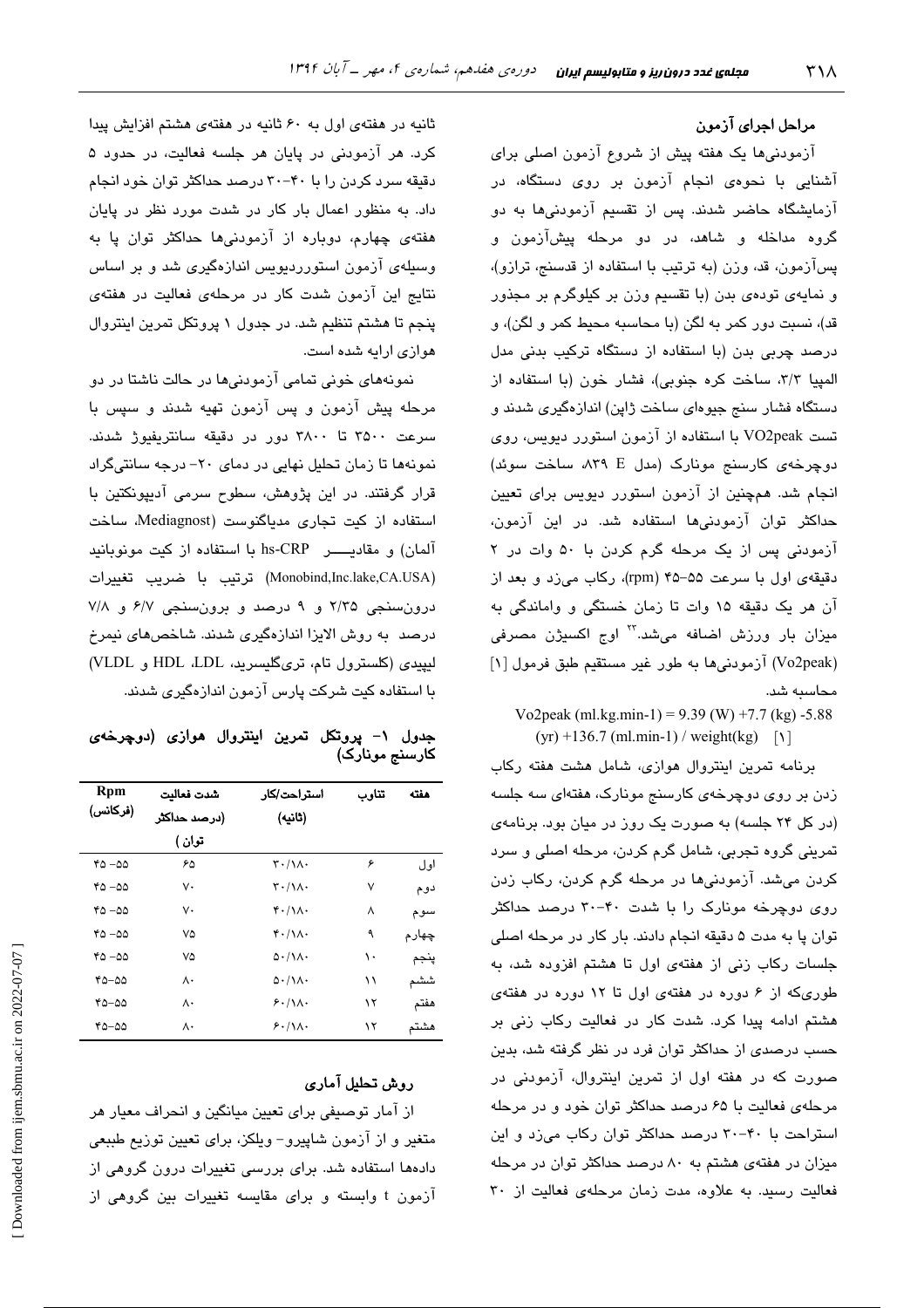ازمون تحلیل کوواریانس استفاده شد. در این پژوهش، به منظور بررسی ارتباط بین متغیرها از ازمون همبستگی پیرسون استفاده گردید. تمامی محاسبات با استفاده از نرمافزار SPSS/17 انجام شد و سطح معنیداری آزمونها کمتر از ۰/۰۵ در نظر گرفته شد.

## يافتەھا

میانگیـــــــن و انـحراف معیار شـاخص۵ای انتروپومتریکی، ترکیب بدنی و همچنین سطوح معنیداری متغیرهای مورد مطالعه در جدول ۲ و همچنین مشخصات بیوشیمیایی نیمرخ لیپیدی در جدول ۳ ارایه شده است.

| P بین گروهی            | P درون گروهی                | ڀس آزمون                                                                 | ڀيش آزمون                                                       | كرومقا | متغيرها                    |
|------------------------|-----------------------------|--------------------------------------------------------------------------|-----------------------------------------------------------------|--------|----------------------------|
| (پس آزمون)             |                             |                                                                          |                                                                 |        |                            |
| .797                   | $\cdot$ /٣٢                 | $54/97+5/79$                                                             | $FQ/TQ+Q/FV$                                                    | مداخله | وزن (کیلوگرم)              |
|                        | $\cdot/\wedge\tau$          | $V1/YE+Y/9Q$                                                             | $V1/\cdot 7\pm 7/90$                                            | شاهد   |                            |
| $\cdot/\vee\cdot$      | $\cdot$ /٣٢                 | $YP/\Delta \cdot \pm Y/\Delta Y$                                         | $YP/V \cdot \pm Y/1V$                                           | مداخله | شاخص توده بدن (کیلوگرم بر  |
|                        |                             |                                                                          |                                                                 |        | مترمربع)                   |
|                        | $\cdot$ / $\gamma$          | $Y/\sqrt{Y+1}$                                                           | <b>YA/AY±\/VY</b>                                               | شاهد   |                            |
| .79                    | $\cdot/\gamma$              | $\cdot$ /9 $\cdot$ + $\cdot$ / $\cdot$ ۵۴                                | $\cdot$ /9 $\mathsf{r}_{\pm}$ ./ $\cdot$ V۴                     | مداخله |                            |
|                        | $\cdot$ /۲۳                 | $\cdot$ /9 $\cdot$ $\pm$ $\cdot$ / $\cdot$ $\uparrow$ $\circ$            | $\cdot$ /91± $\cdot$ / $\cdot$ ۳۶                               | شاهد   | <b>WHR</b>                 |
| $\cdot$ / $\vee$ ۴     | .197                        | $\tau \tau / \gamma \cdot \pm \Delta / \Lambda$ .                        | $\tau\tau/\cdot\tau_{\pm}\tau/\tau$ ۵                           | مداخله | درصد چربی بدن              |
|                        | $\cdot$ /۲۲                 | $\Upsilon \Upsilon / \Upsilon \Upsilon \pm \Upsilon / \Upsilon \Upsilon$ | $\Upsilon \Delta / \Upsilon \Upsilon \pm \Upsilon / \Upsilon$ . | شاهد   |                            |
| $\cdot/\mathfrak{r}$ . | $\cdot/\cdot\cdot\right)^*$ | $11/Ff \pm 1/T1$                                                         | 17/10±1/74                                                      | مداخله | فشارخون سيستولى            |
|                        | $\cdot/\lambda V$           | 17/88±T/V.                                                               | $17/TT \pm 1.0V$                                                | شاهد   | (میلی متر جیوه)            |
| .100                   | $\cdot/\lambda$             | $V/FF \pm - / \Delta V$                                                  | $\Lambda/\Upsilon\Upsilon\pm\cdot/\Delta V$                     | مداخله | فشارخون دياستولى           |
|                        | $\cdot/\mathfrak{r}$ .      | $\Lambda/\Upsilon\Upsilon\pm\cdot/\Upsilon V$                            | $\lambda \pm 1/10$                                              | شاهد   | (میلی متر جیوه)            |
| $\cdot/\cdot \tau^*$   | $\cdot/\cdot\cdot\varphi^*$ | $YF/S\Delta \pm V/\Lambda$ 9                                             | $V/\sqrt{r}T_{\pm}V/T$                                          | مداخله | اوج اکسیژن مصرفی (میلیلیتر |
|                        | $\cdot/\mathfrak{r}$ .      | $\Lambda/\cdot V_{\pm} \cdot / \Lambda V$                                | $V/V$ / $Y^{\mu}$                                               | شاهد   | بر کيلوگرم بر دقيقه)       |

## جدول ۲– مقایسهی تغییرات بین گروهی و درون گروهی شاخصهای آنتروپومتریک و ترکیب بدنی

\* سطح معنیداری ۲٬۰۰۵ بود و برای بررسی تغییرات درونگروهی از آزمون t وابسته و برای مقایسه تغییرات بین گروهی از آزمون تحلیل کوواریانس استفاده شد.

#### جدول ۳– مقایسهی تغییرات بین گروهی و درون گروهی شاخصهای بیوشیمیایی نیمرخ لیپیدی

| P بین گروهی<br>(پس آزمون) | ا درون گروهي P         | ايس آزمون                                         | بيش آزمون                                   | كرومما                   | متغيرها                    |
|---------------------------|------------------------|---------------------------------------------------|---------------------------------------------|--------------------------|----------------------------|
| .199                      | $\cdot/\Lambda$ .      | $Y.515 + 8000$                                    | $Y.5/15 \pm \Lambda$ 170                    | مداخله                   | كلسترول                    |
|                           | $\cdot$ /۴ $\wedge$    | $Y^{\mu}A^{\mu}Y^{\mu}A^{\nu}$                    | $Y^4 + Y^4 / Y^T$                           | شاهد                     | (میلی گرم در صد میلی لیتر) |
| .798                      | $\cdot/\lambda\lambda$ | $\Upsilon Y/\Lambda \cdot \pm Y \cdot /V \cdot$   | $\Upsilon$                                  | مداخله                   | <b>TG</b>                  |
|                           | $\cdot/\lambda$        | <b>ITA±T9/AA</b>                                  | 171±01/۴۳                                   | شاهد                     | (میلیگرم در صد میلیلیتر)   |
| $\cdot$ /٣١               | .19.                   | $QY/Q \cdot \pm Y/\sqrt{Y}Y$                      | $\Delta f/\Delta f \pm \Delta f/\Delta$     | مداخله                   | <b>HDL</b>                 |
|                           | $\cdot/\lambda\tau$    | 5.1/17                                            | شاهد<br>$51+57/10$                          | (میلیگرم در صد میلیلینر) |                            |
| $\cdot/\cdot$ ۶           | $\cdot/\cdot\setminus$ | $\Delta \mathcal{F}/\Delta \cdot \pm 11/\Delta V$ | $\Lambda$ r/18±27/90                        | مداخله                   | <b>LDL</b>                 |
|                           | $\cdot$ / $\vee\tau$   | $FQ/\Lambda T \pm 19/FQ$                          | $57/TT \pm 11/F9$                           | شاهد                     | (میلی گرم در صد میلی لیتر) |
| .798                      | $\cdot/\lambda\lambda$ | $Y$ $69 + 9$                                      | $\Upsilon V/F \cdot \pm \Upsilon V/\cdot V$ | مداخله                   | <b>VLDL</b>                |
|                           | $\cdot/\wedge$         | $YQ/FY\pm V/Q$                                    | $YQ/F \cdot \pm 1.77A$                      | شاهد                     | (میلیگرم در صد میلیلینر)   |

\* سطح معنىدارى (٢<٠/٠۵) بود و براى بررسى تغييرات درون گروهى از آزمون t وابسته و براى مقايسه تغييرات بين گروهى از آزمون تحليل كوواريانس استفاده شد.

نتایج حاصل از این پژوهش نشان داد که تمرین اینتروال هوازی، پس از هشت هفته سبب تغییر معنیداری در شاخص  $(P=\cdot \, \prime$ توده بدنی  $(P=\cdot \, \prime$ )، نسبت دور کمر به لگن (۲۹/۰=P)، درصد

چربی بدن (P=۰/۷۴) و وزن بدن (۹۳--P) بیماران مورد مطالعه نشد. در صورتیکه پس از مداخله تمرینی، افزایش معنیداری در مقادیر اوج اکسیژن مصرفی مشاهده شد.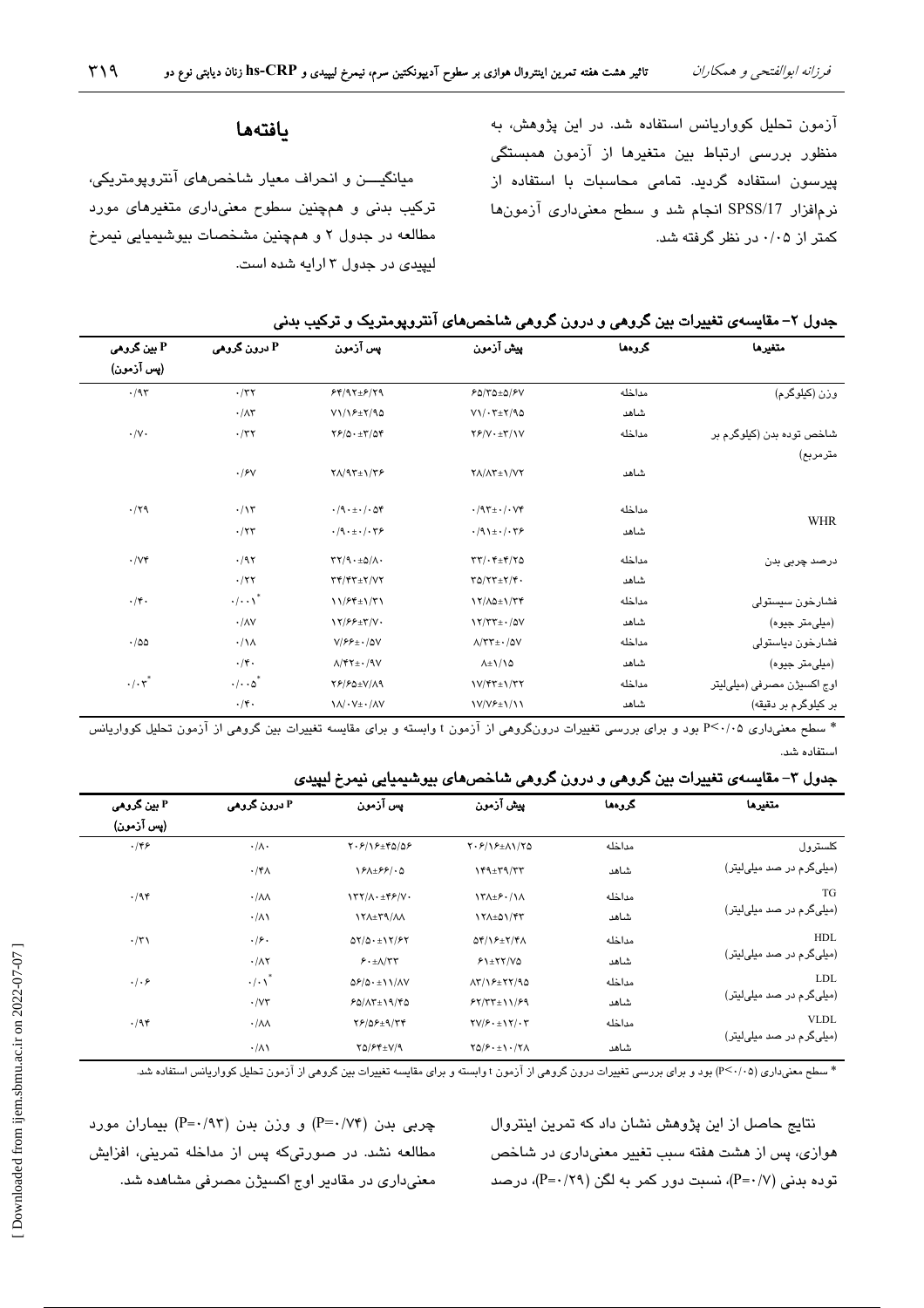به علاوه، غلظت آدیپونکتین سرم و مقادیر hs-CRP در پایان پروتکل تمرین شدید، تغییری پیدا نکرد (p>۰/۰۵).



(نمودار ۱ و ۲).

نمودار ۱– مقایسه میانگین±انحراف معیار مقادیر آدیپونکتین در دو گروه شاهد و مداخله



نمودار ۲– مقایسه میانگین±انحراف معیار مقادیر پروتئین واکنشگر c در دو گروه شاهد و مداخله

بنابر یافتههای جدول ۳، تغییرات معنیداری در سطوح بس از اجرای پروتکل تمرین TG<sup>i</sup> ،HDL ،VLDL) مشاهده نشد. و تنها تغییرات درون گروهی نشان داد سطوح LDL در گروه تجربی در مرحله پس آزمون نسبت به پیش آزمون کاهش معنیداری یافت (۱۰/۰۱-P). همچنین با توجه به نتایج ازمون همبستگی پیرسون، بین تغییرات غلظت سرمی ادیپونکتین با هیچیک از متغیرها*ی* مورد بررس*ی* رابطه معنیداری مشاهده نشد (جدول ۴).

جدول ۴– ارتباط سطح سرمی آدیپونکتین با وزن، BMI. **hs-CRP** .B |
) - 
\* I

| اديپونکٽين سرم         |                      | متغيرها                |
|------------------------|----------------------|------------------------|
| ضریب مىستگ <i>ى</i> (r | سطح معنی داری (P)    |                        |
| .74                    | $\cdot/\Delta$ .     | وزن                    |
| $-\cdot/\cdot \tau$    | .794                 | نمايەى تودەى بدن (BMI) |
| .7.                    | .79                  | درصد چربی بدن          |
| $-\cdot/\gamma$ ۳      | $\cdot$ /V $\lambda$ | hs-CRP                 |
| .777                   | $\cdot$ /٣۵          | HDL                    |
| $-\cdot/\sqrt{2}$      | $\cdot/\cdot$ $\vee$ | LDL                    |
| $- \cdot 74$           | .799                 | TC                     |
| $-\cdot$ /09           | $\cdot/\lambda$      | TG                     |

i -Total Cholesterol

ii -Triglycerid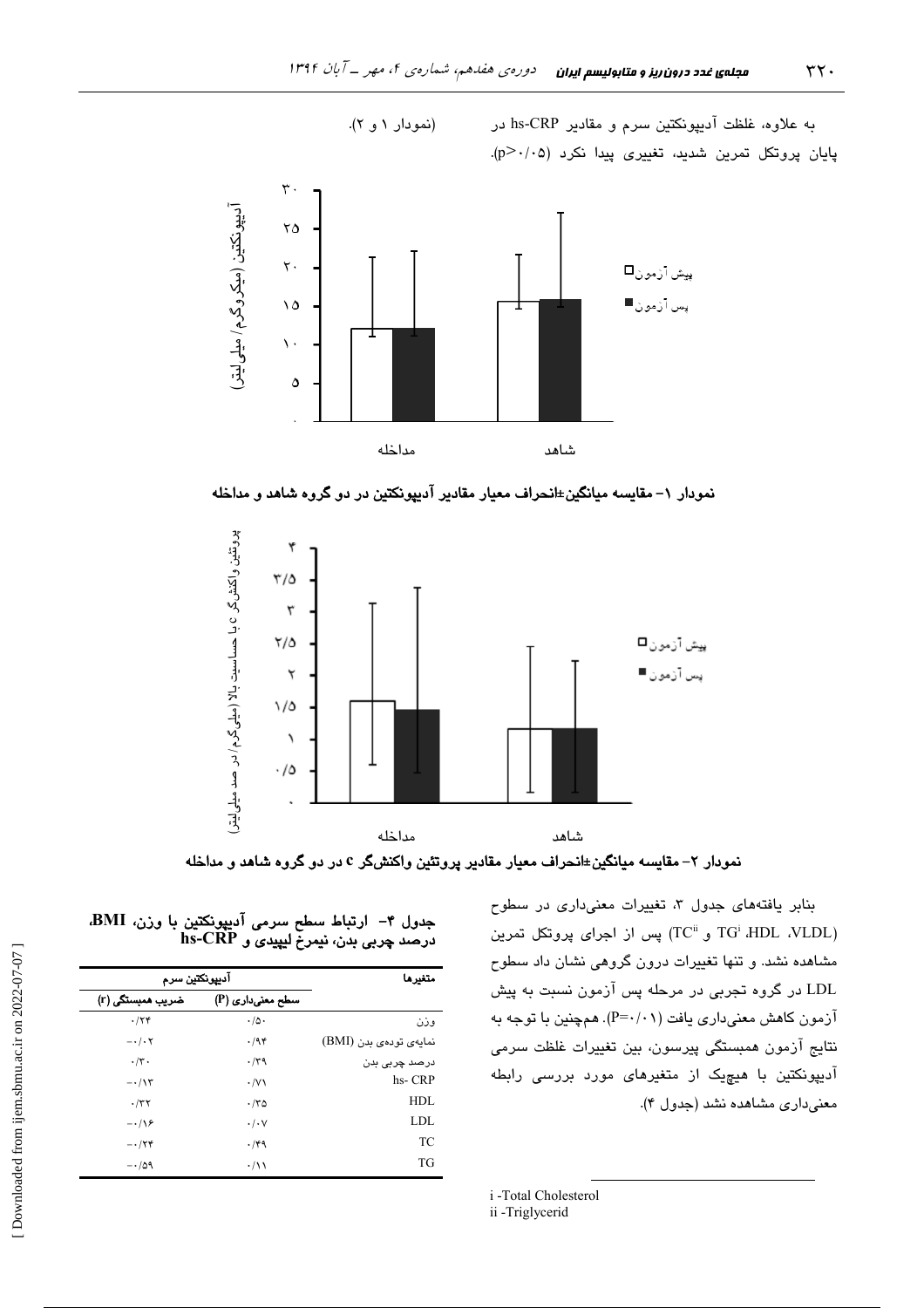#### بحث

بیماری دیابت از عوامل تاثیر گذار بر غلظت آدیپونکتین سرم میباشد، به طوریکه در بیماران مبتلا به دیابت غلظت آدیپونکتین سرم در سطوح پایینتری قرار دارد.<sup>۲۴</sup> تمرین ورزشی می تواند به عنوان راهبردی مناسب در بهبود کنترل گلیسمی و کاهش عوارض ناشی از دیابت در بیماران مبتلا به دیابت نوع دو همواره مورد توجه قرار گیرد.<sup>۲۵</sup> نتایج این پژوهش نشان داد سطوح آدیپونکتین سرم، hs-CRP، وزن بدن، نمایهی تودهی بدنی، نسبت دور کمر به لگن و درصد چربی بدن پس از هشت هفته تمرین اینتروال هوازی از لحاظ آماری تغییر معنیداری نکرد. یافتههای این پسژوهش با نتایج مطالعات یوکاما<sup>ا</sup>و همکارانش"، پرت<sup>ة</sup>و همکارانش" همسو و با مطالعه الای<sup>نة ۲۸</sup> ناهمسو است. یوکامـــا و همکارانش<sup>۲</sup>ٌ، غلظت آدیپونکتین سرم را پس از سه هفته رکاب زدن روی دوچرخهی کارسنج و پیادهروی (پنج بار در هفته) در بیماران دیابتی نوع دو اندازهگیری و نتیجه گرفتند که عدم <mark>تغیی</mark>ر قابل توجه در وزن بدن و تودهی چربی آزمودنیها در عدم تغییر آدیپونکتین دخالت دارد که در راستای نتایج تحقیق حاضر است. کاهش وزن تاثیر قابل ملاحظهای بر افزایش سطوح در گردش آدیپونکتین میگذارد و ورزش بدون چنین کاهش وزنی قادر به افزایش سطح سرمی آدیپونکتین نیست.<sup>۲۹</sup> شوندی و همکارانش (۱۳۹۰) سطح سرمی آدیپونکتین مردان دیابتی نوع دو متعاقب یک دوره تمرین هوازی (دویدن بر روی نوار گردان با شدت ۳۰ تا ۷۵ درصد حداکثر ضربان قلب) بررسی نمودند. نتایج نشان داد سطح آدیپونکتین سرم گروه مداخله پس از هشت هفته تمرین دورهای هوازی افزایش یافت و نتیجه گرفتند علاوه بر کاهش وزن، شدت و مدت تمرین نیز موثر بوده است. ۲۰

اگرچه شواهدی وجود دارد که غلظت سرمی آدیپونکتین رابطه معکوسی با اندازهی سلولهای چربی و وزن بدن دارد،'' اما برخی از مطالعات این نتیجه را تایید نکردهاند. گزارش شده است کاهش چربی شکمی مردان مبتلا به دیابت نوع دو در اثر فعالیت ورزشی با عدم تغییرات غلظت آدیپونکتین سرمی همراه بوده است.<sup>۵</sup> دست کم ۱۰ درصد

كاهش وزن بدن ضرورى است تا غلظت سرمى آديپونكتين سرم افزایش یابد.<sup>۲۲</sup> بنابراین، احتمالاً مقدار کاهش وزن در پژوهش حاضر به اندازهای نبوده است که بتواند تغییری در غلظت آدييونكتين ايجاد كند.

برخی محققین معتقدند هرچه حجم و تودهی عضلانی بیشتری در فعالیت ورزشی به کار گرفته شود، احتمال تغییرات سرمی آدیپونکتین بیشتر است، چرا که اعتقاد بر این است، آدیپونکتین سرم به عنوان یک سیگنال بین بافت چربی و عضله عمل میکند. همچنین بر اساس یک نظریه، آدیپونکتین AMPK را فعال نموده و اکسیداسیون اسیدهای چرب آزاد را در عضله افزایش میدهد. از طرفی فعالیت AMPK به تودهی عضلانی درگیر وابسته است.<sup>۳۲</sup> برنامهی تمرینی ارایه شده در پژوهش حاضر بر روی دوچرخهی کارسنج مونارک انجام گرفت و به دلیل اینکه این نوع فعالیت تنها عضلات اندام تحتاني را مورد هدف قرار مي دهد، احتمالاً حجم تودهی عضلانی به کار گرفته شده در این فعالیت به اندازهای نبوده است که بتواند بر روی غلظت آدیپونکتین سرم اثرگذار پاشد.

یکی دیگر از دلایل احتمالی عدم تغییر معنیدار غلظت سرمی آدیپونکتین در پژوهش حاضر میتواند حجم کوچک نمونه باشد. کوکر<sup>۱۷</sup> و همکارانش<sup>۳</sup> نشان دادند ۱۲ هفته تمرين با شدت متوسط (VO2 peak 50%) و شدت بالا (VO2 peak 75%) بر روی دوچرخهی کارسنج موجب تغییر معنیدار سطوح سرمی آدیپونکتین در هر دو شدت نشد که یکی از دلایل توجیهی خود را کوچک بودن حجم نمونهی مورد مطالعه ذکر کرده بود. بنابراین پیش از هر گونه نتیجهگیری ضروری است که تحقیق مشابهی با حجم نمونهی بالا صورت گیرد.

مطالعات نشان دادهاند که سطح hs-CRP در افراد مبتلا به دیابت بالاتر از افراد غیر دیابتی است.<sup>۳</sup> برخی پژوهشها کاهش سطح hs-CRP را پس از انجام فعالیتهای ورزشی هوازی نشان دادهاند.<sup>۳۶</sup> در حالیکه برخی دیگر نیز تغییر معنی،داری را گزارش نکردند.<sup>۲۷</sup> یافتههای پژوهش حاضر نشان داد سطح hs-CRP پس از هشت هفته تمرین اینتروال هوازی در گروه تجربی کاهش معنیداری پیدا نکرد که با مطالعات لی<sup>7</sup> و همکارانش<sup>74</sup> و برکیلاند<sup>ا</sup> و همکارانش<sup>۳۹</sup> همخوان است.

i-Yokoyama

ii - Praet

iii -Aly

iv - Coker

v - Lee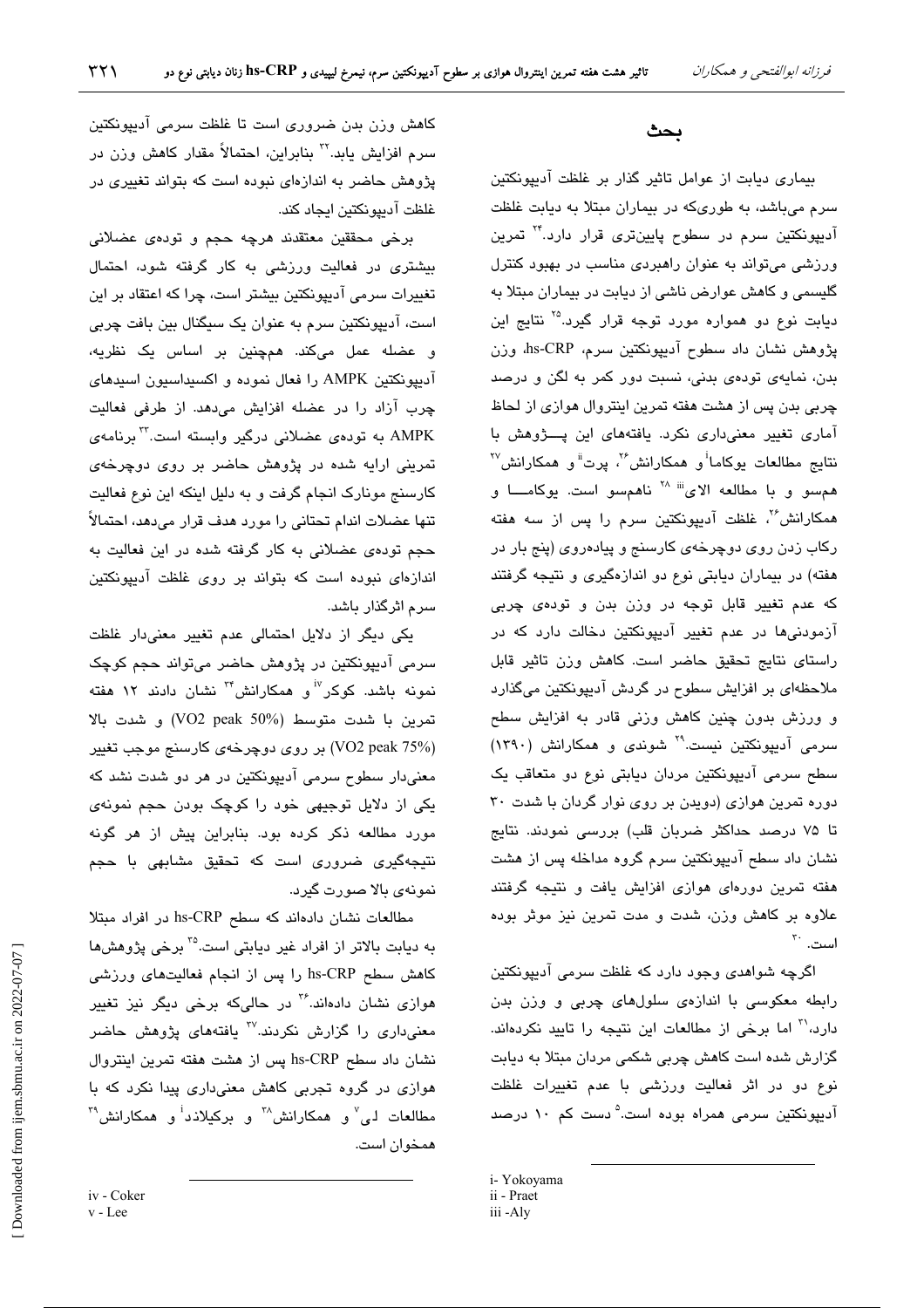در ارتباط با کاهش سطح این شاخص التهابی به دو ساز و کار عمده میتوان اشاره کرد. اول اینکه، بسیاری از پژوهش،ها پیشنهاد کردهاند کاهش وزن بدن به دنبال تمرینهای ورزشی عامل اصلی کاهش hs-CRP میباشد، نه اثرات فیزیولوژیکی که ممکن است به دنبال ورزش ایجاد شود، <sup>۴</sup> همانطور که یافتهها نشان داد برنامه تمرین*ی* در بهبود ترکیب بدن، از جمله وزن و درصد چربی بدن موثر نبوده است. دوم اینکه بسیاری از پژوهشگران بیان کردند که کاهش سطح hs-CRP مستقل از کاهش چربی تودهی بدن است و تنها با افزایش آمادگی و اثرات فیزیولوژیک ناشی از فعالیت و خاصیت ضد التهابی تمرین ورزش*ی* است.<sup>۲۱</sup> به نظر مے،رسد در تحقیق حاضر ساز و کار اول بعنے کاهش وزن و درصد چربی ارتباط بیشتری با تغییرات میزان hs-CRP دارد تا آمادگی فیزیولوژیک؛ چرا که علی رغم افزایش معنیدار آمادگی بدنی و هوازی آزمودنیها در تحقیق حاضر هیچ گونه آثار مشخصی در میزان hs-CRP مشاهده نشد.

اختلالات ليپيدى مانند افزايش سطح سرمى ترىگليسريد و كاهش ميزان HDL از شايعترين اختلالات ليپيدي همراه با بیماری دیابت نوع دو هستند که باعث افزایش شیوع درگیری بیماریهای قلبی ـ عروقی در این بیماران میگردد.<sup>۳۱</sup> بنابر یافتههای پژوهش حاضر تغییر معنیداری در نیمرخ لیپیدی خون (TG ،HDL ،LDL و TG) پس از اجرای هشت هفته تمرین اینتروال هوازی مشاهده نشد که با نتایج مطالعات ترادا<sup>نن</sup> و همکارانش،<sup>۴۲</sup> پرت و همکارانش<sup>۲۷</sup> همخوان و اسلنتز<sup>ننن</sup> و همکارانش<sup>۳</sup> ناهمخوان است.

اگرچه برخی مطالعات بهبود نیمرخ لیپی*دی"* و برخی دیگر عدم تغییر معنیدار آن را<sup>۴۵</sup> نشان دادهاند، در مجموع محققين معتقدند HDL و LDL به سختى تحت تاثير تمرين قرار میگیرند و به ویژه HDL متاثر از شدت تمرین میباشد.<sup>۴۵</sup> شاید بتوان شدت و مدت تمرینات را علت حصول این نتایج دانست. مطالعات صورت گرفته در زمینهی تاثیر تمرين هوازي و قدرتي بر نيمرخ ليپيدي چند نكته مهم را روشن میسازد: ١- مدت طولانی تر تمرینات یعنی بیشتر از هشت هفته میتواند موثرتر باشد زیرا بیشتر تحقیقاتی که اثرگذاری تمرین را گزارش نمودهاند از برنامههای تمرینی با مدت بيش از هشت هفته (٢٠،٢۴ و ١۶ هفته) استفاده

کردهاند.<sup>۲۴</sup> هر چند در یک مطالعه چهار هفته تمرین هواز*ی* نيز باعث كاهش كلسترول تام TC و LDL و افزايش HDL در زنان و مردان سالم شده است.<sup>۴۶</sup> به عق<u>د</u>دی برخی پژوهشگران، تمرینات ورزشی به ندرت بر سطوح کلسترول تام TC و LDL اثر میگذارند، مگر اینکه با کاهش رژیم غذائی یا کاهش وزن همراه پاشند. ۲° ۲- تمرینات هوازی و قدرتی بر نیمرخ لیپیدی به ویژه HDL در افرادی که سطح طبیعی تریگلیسرید TG دارند، تاثیر زیادی نخواهد داشت.<sup>۴۵</sup> به عبارتی تمرین بیشتر، نیمرخ لیپیدی افرادی را (زنان) تحت تاثیر قرار میدهد که از سطح پایهی تریگلیسرید (TG) و LDL بالاتری یا HDL پایینتری برخوردار باشند.<sup>۴</sup>° در تحقيق حاضر ميزان HDL اوليهى آزمودنيها نسبتاً بالا و میزان TG ،LDL و TC آنها در حد طبیعی بود. شاید به همین دلیل شاخصهای لیپیدی تغییرات معنیداری نداشتند.

علت دیگری که ممکن است عدم تغییر سطوح سرمی لیپوپروتئینها را توجیه نماید عدم تغییر در وزن بدن است. چرا که بر مبنای اطلاعات به دست آمده از پژوهش های انسانی اظهار شده است که تغییر لیپوپروتئینها متاثر از کاهش وزن است.<sup>۴۷</sup> بنابراین به نظر میرسد عدم کاهش معنیدار وزن آزمودنیها در پژوهش حاضر یکی از دلایل احتمالي عدم تغيير معنى دار نيمرخ ليپيدي باشد.

افزایش خطر ابتلا به بیماری۱مای قلبی ـ عروقی (CVD)" با غلظت پایینتر HDL در ارتباط است و تفاوتهای جنسی در الگوهای توزیع لیپوپروتئین در زنان یائسه و غیریائسه یکی از علتهای آن گزارش شده است.^\* به نظر میرسد عدم تغییر معنیدار سطح سرمی کلسترول آزمودنیها در پژوهش حاضر به این دلیل باشد که اکثر زنان به سن یائسگی نرسیدهاند و دارای میانگین بالایی از سطح سرمی HDLهستند و تغییرات قابل توجهی را نشان نمیدهند. همچنین در پژوهش حاضر سطح سرمی تریگلیسرید کاهش معنیداری پیدا نکرد. این ویژگی احتمالاً به بیشتر بودن ظرفیت اکسیداسیون لیپیدها در زنان به دلیل بالا بودن محتوای لیپید داخل سلولی و لیپولیز بهتر آدیپوسیتها مربوط است.<sup>۴۹</sup> بر اساس یافتههای این پژوهش ارتباط معنیداری بین سطوح آدیپونکتین سرم با شاخصهای نیمرخ لیپیدی مشاهده نشد. شاید یکی از دلایل معنیدار نبودن ارتباط را بتوان به تعداد کم نمونههای این مطالعه نسبت داد.

i - Byrkjeland

ii - Terada

iii - Slentz

iv- Cardiovascular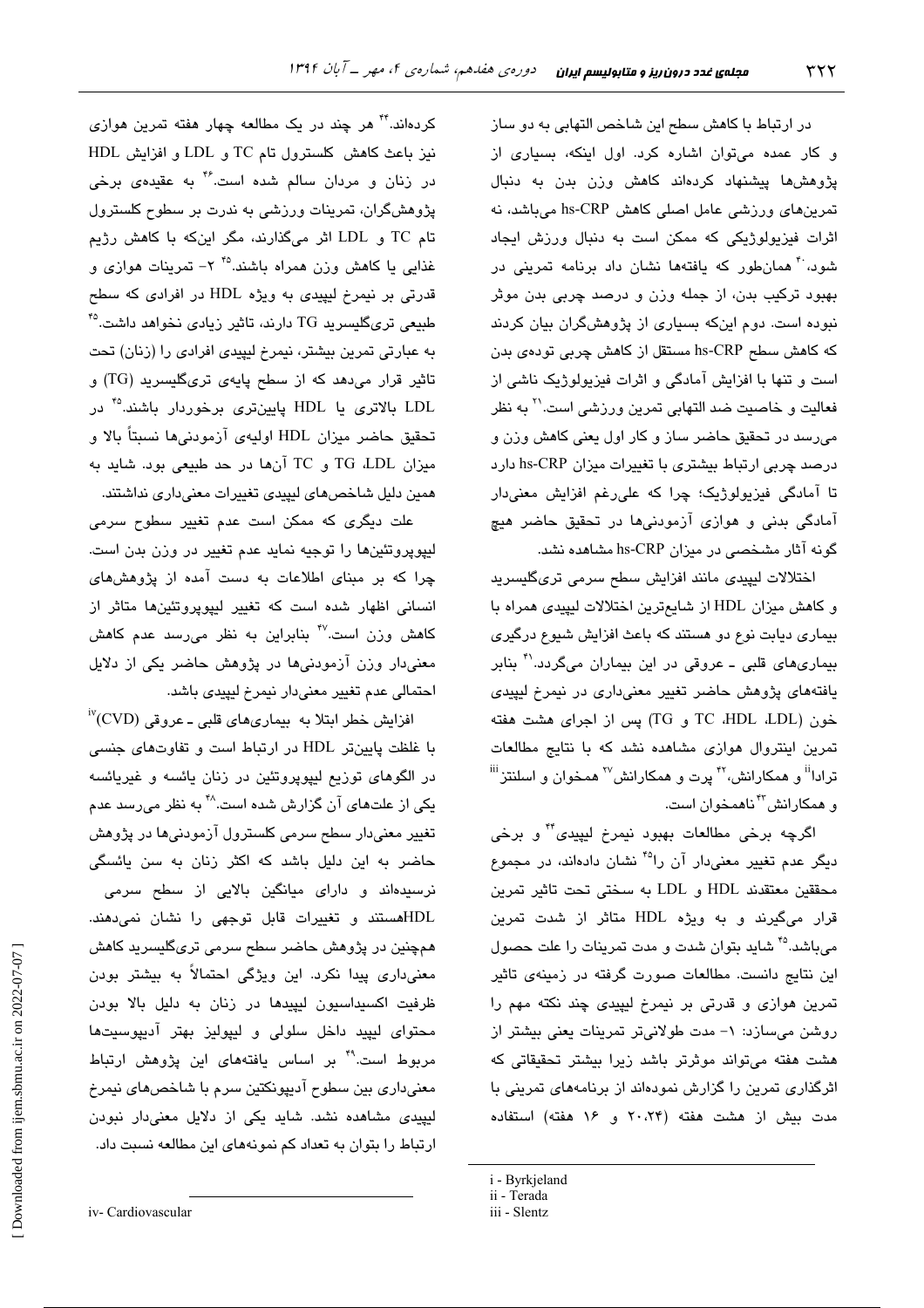بهبود مقاومت به انسولین احتمالاً اثر مفیدی بر سطوح آدیبونکتین سرم و hs-CRP زنان میتلا به دیابت نوع دو .<br>ندارد. با وجود این، به دلیل بافتهها و اطلاعات محدود، اثرات تمرين ورزشى منظم بر روى عوامل التهابى و سطوح آدیپونکتین سرم در بیماران مبتلا به دیابت نوع دو قطعی نست و ضروری است که تحققات بیشتری در این زمینه یا حجم نمونهي بيشتر صورت گيرد.

i- Rajkovic

i- Al-Hamodi

### **References**

- $\mathbf{1}$ . Larijani B, Forozandeh F. Diabetes foot disorders. Iranian Journal of Diabetes and Lipid Disorders 2003; 2: 93-104.
- $\overline{2}$ . Clark M. Diabetes self-management education: a review published studies. Prim Care Diabetes. 2008: 2: 113-20.
- Kara M, VanderBij JJ, Shortridge-baggett LM, Asti T,  $\mathcal{L}$ Erguney S. Cross-cultural adaption of the diabetes management self -efficacy forpatent white type 2 diabetes mellitus. International Journal of Nursing Studies 2006;  $43:611-21.$
- Putz DM, Goldner WS, Bar RS, Haynes WG, Sivitz WI.  $\overline{4}$ . Adiponectin and C-reactive protein in obesity, type 2 diabetes, and monodrug therapy. Metabolism 2004; 53: 1454-61.
- $5<sub>1</sub>$ Boudou P, Sobngwi E, Mauvais-Jarvis F, Vexiau P, Gautier JF. Absence of exercise induced variations in adiponectin levels despite decreased abdominal adiposity and improved insulin sensitivity in type 2 diabetic men. Eur J Endocrinol 2003; 149: 421-4.
- 6 Berggren JR, Hulver MW, Houmard JA. Fat as an endocrine organ: influence of exercise. J Appl Physiol 2005; 99: 757-64.
- 7. Awad AB, Bradford PG. Adipose tissue and inflamm ation. Boca Raton, Florida: CRC Press; 2010.
- 8. Bluher M. Bullen JW Jr. Lee JH. Kralisch S. Fasshauer M, Klting N, et al. Circulating Adiponectin and Expression of Adiponectin Receptors in Human Skeletal Muscle: Associations with Metabolic Parameters and Insulin Resistance and Regulation by Physical Training. J Clin Endocrinol Metab 2006; 91: 2310-6.
- 9. Berg AH, Combs TP, Scherer PE. ACRP30/adiponectin: an adipokine regulating glucose and lipid metabolism. Trends Endocrinol Metab 2002; 13: 84-9.
- 10. Trujillo ME, Scherer PE. Adiponectin-journey from an adipocyte secretory protein to biomarker of the metabolic syndrome. J InternMed 2005; 257: 167-75.
- $11$ Steinmetz A. Treatment of diabetic dislipoproteinemia. Exp Clin Endol Diabetes 2003; 111: 239-45.
- 12. Kimm H, Lee SW, Lee HS, Shim KW, Cho CY, Yun JE, et al. Associations between lipid measures and metabolic syndrome, insulin resistance and adiponectin -Usefulness of lipid ratios in Korean men and women -. Circ J 2010; 74: 931-7.
- 13. Sheikholeslami Vatani D, Ahmadi S, Mojtahedi H, Marandi M, Ahmad Dehrashid K, Faraji H, et al. Influ-

مطالعات اخیر نشان دادهاند که ارتباط معکوسی بیـن شاخص آدبیونکتیےن و شاخص هسای التهایے، ان حمله hs-CRP، در بیماران میتلا به دیابت نوع دو وجود دارد.<sup>۵۰</sup> نتایج به دست آمده از پژوهش حاضر نشان داد که بین سطوح سرمي آديپونکٽيـــن و hs-CRP ارتباط معنىداري وجود ندارد که با نتایج راجکویک<sup>ا</sup>و همکارانش<sup>۵</sup> همخوان و با نتایج آل حمودی<sup>۲۱۱ د</sup>اهمخوان است.

به طور کلی، نتایج پژوهش حاضر نشان داد که انجام هشت هفته تمرین اینتروال هوازی به صورت سه چلسه در هفته یا شدت ۶۵ تا ۸۰ درصد حداکثر توان یا، صرف نظر از

ence of different intensities of resistance exercise on inflammatory markers in young healthy men. Iranian Journal of Endocrinology and Metabolism 2011; 12: 618-25. [Farsi]

- 14. Munford RS. Stains and the acute-phase response. N Engl J Med 2001; 344: 2016-8.
- $15.$ Pearson TA, Mensah GA, Alexander RW, Anderson JL, Cannon RO, Criqui M, et al. Markers of inflammation and cardiovascular disease: application to clinical and public health practice: A statement for healthcare professionals from the Centers for Disease Control and Prevention and the American Heart Association. Circulation 2003; 107: 499-511.
- 16. Ouchi N, Kihara S, Funahashi T, Nakamura T, Nishida M, Kamuda M, et al. Reciprocal association of creactive protein with adiponectin in blood stream and adipose tissue, Circulation 2003; 107: 671-4.
- 17 Polak J, Klimcakova C, Moro N, Viguerie M, Berlan J, Hejnova B, et al. Effect of aerobic training on plasma levels and subcutaneous abdominal adipose tissue gene expression of adiponectin, leptin, interleukin 6, and tumor necrosis factor alpha in obese women. Meta bolism 2006; 55: 1375-81.
- 18. Fatouros IG, Tournis S, Leontsini D, Jamurtas AZ, Sxina M, Thomakos P, et al. Leptin and Adiponectin Responses in Overweight Inactive Elderly Following Resistance Training and Detraining Are Intensity Related. J Clin Endocrinol Metab 2005; 90: 5970-7.
- 19. Zeng Q, Isobe K, Fu L, Ohkoshi N, Ohmori H, Takekoshi K, et al. Effect of exercise on adiponectin and adiponectin receptor levels in rats. Life Sciences 2007;  $80:454-9$
- 20. Matsushita K, Yatsuya H, Tamakoshi K, Wada K, Otsuka R, Zhang H, et al. Inverse association between adipo nectin and C-reactive protein in substantially healthy Japanese men. Atherosclerosis 2006; 188: 184-9.
- 21. Marcell TJ, McAuley KA, Traustadottir T, Reaven PD. Exercise training is not associated with improved levels of C-reactive protein or adiponectin. Metabolism 2005; 54: 533-41.
- $22$ Hwang CL, Wu YT, Chou C. H. Effect of aerobic interval training on exercise capacity and metabolic risk factors in people with cardiometabolic disorders: a metaanalysis. Journal of cardiopulmonary rehabilitation and prevention 2011; 31: 378.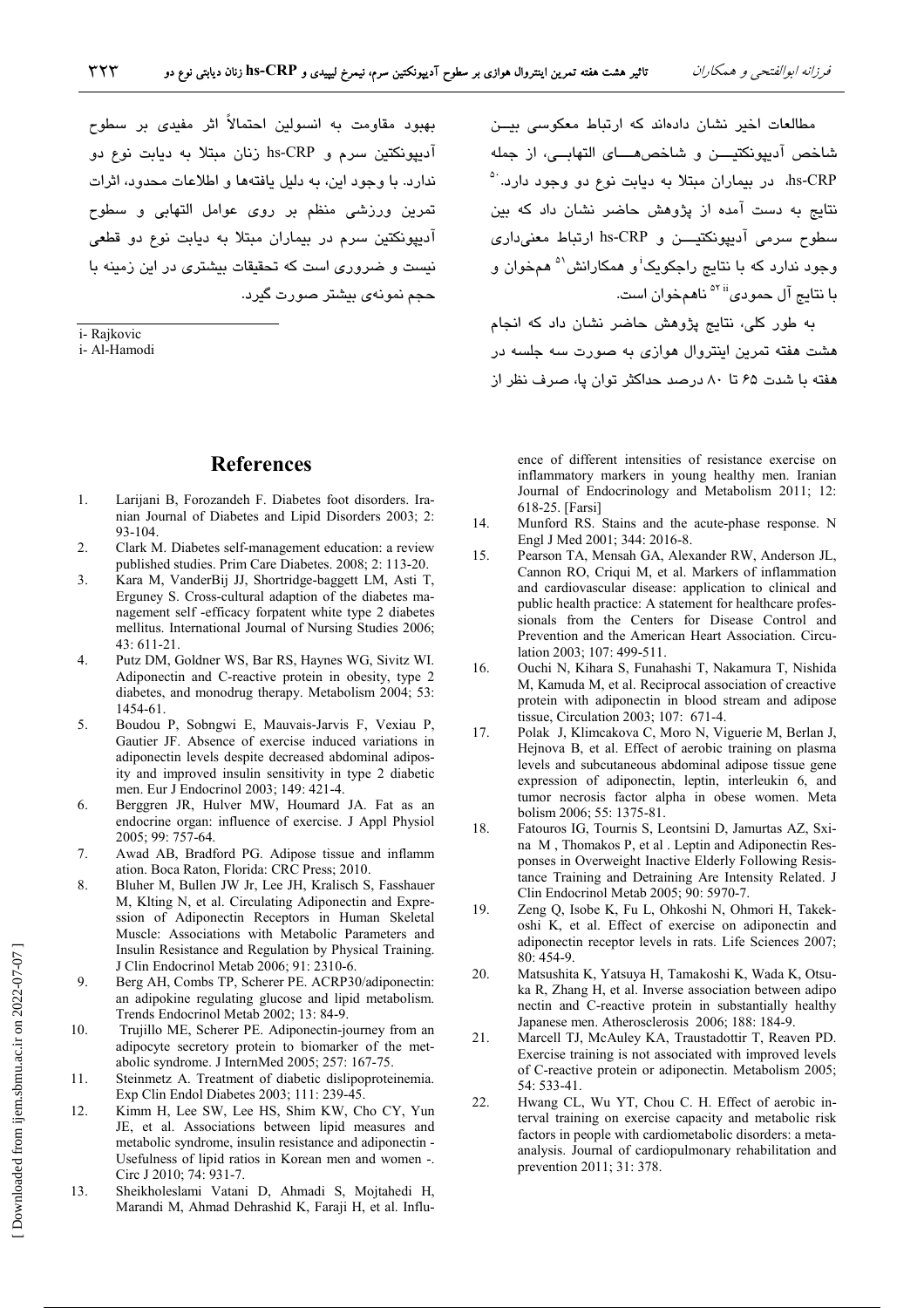- 23. Storer TW, Davi J A, Caiozzo VJ. Accurate prediction of VO2max in cycle ergometry. Med SciSports Exerc 1990; 22: 704-12.
- 24. Punyadeera C, Zorenc AH, Koopman R, McAinch AJ, Smit E, Manders R, Keizer HA, Cameron-Smith D,van Loon LJ. The effects of exercise and adipose tissue lipolysis on plasma adiponectin concentration and adiponectin receptor expression in human skeletal muscle. Eur J Endocrinol 2005; 152: 427–36.
- 25. Martinus R, Carban R, Wackerhage H, Atkins S,Singh J. Effect of psychological intervention on exercise adherence in type 2 Diabetes subjects. JAnn New York Acad Sci. 2006; 1084: 350-60.
- 26. Yokoyama H, Emoto M, Araki T, Fujiwara S, Motoyama K, Morioka T, et al. Effect of aerobic exercise on plasma adiponectin levels and insulin resistance in type 2 diabetes. Diabetes care 2004; 27: 1756-8.
- 27. Praet SF, Jonkers RA, Schep G, Stehouwer CD, Kuipers H, Keizer HA, et al. Long-standing, insulin-treated type 2 diabetes patients with complications respond well to short-term resistance and interval exercise training. European Journal of Endocrinology 2008; 158: 163-72.
- 28. Aly FA. Adiponectin response to supervised aerobic training in type II diabetic patients. Asian Biomed 2015; 8: 597.
- 29. Giannopoulou I, Fernhall B, Carhart R, Weinstock R, Baynard T, Figueroa A, et al. Effects of diet and/or exercise on the adipocytokine andinflammatorycytokine levels of postmenopausal women with type 2 diabetes. Metabolism 2005; 54: 866-75.
- 30. Shavandi N, Saremi A, Ghorbani A, Parastesh M. Relationship between adiponectin and insulin resistance in type II diabetic men after aerobic training. Arak Medical University Journal (AMUJ); 2011; 14: 43-50.
- 31. Bahceci M, Gokalp D, Bahceci S, Tuzcu A, Atmaca S, Arikan S. The correlation between adiposity and adiponectin, tumor necrosis factor alpha, interleukin-6 and high sensitivity C-reactive protein levels. J Endocrinol Invest 2007; 30: 210-4.
- 32. Monzillo LU, Hamdy O, Horton ES, Ledbury S, Mullooly C, Jarema C, et al. Effect of lifestyle modification on adipokine levels in obese subjects with insulin resistance. Obes Res 2003; 11: 1048-54.
- 33. JUrimae J, Hofmann P, JUrimae, T, Maestu J, Purge P, Wonisch M, et al. Plasma adiponectin response to sculling exercise at individual anaerobic threshold in college level male rowers. International Journal of Sports Medicine 2006; 27: 272-7.
- 34. Coker RH, Williams RH, Kortebein PM, Sullivan DH, Evans WJ. Influence of exercise intensity on abdominal fat and adiponectin in elderly adults. Metabolic Syndrome and Related Disorders 2009; 7: 363-36.
- 35. Soinio M, Marniemi J, Laakso M, Lehto S, Ronnemaa T. High-Sensitivity C-Reactive Protein and Coronary Heart Disease Mortality in Patients With Type 2 Diabetes A 7-year follow-upstudy. Diabetes Care 2006; 29: 329-33.
- 36. Jae SY, Fernhall B, Heffernan KS, Jeong M, Chun EM, Sung J, Park WH. Effects of lifestyle modifications on C-reactive protein: contribution of weight loss and improved aerobic capacity. Metabolism 2006; 55: 825- 31.
- 37. Murphy MH, Murtagh EM, Boreham CA, Hare LG, Nevill AM. The effect of a worksite based walking programme on cardiovascular risk in previously sedentary civil servants [NCT00284479]. BMC Public Health 2006; 6: 136.
- 38. Lee SS, Yoo J H, Kang S, Woo J H, Shin K O, Kim K B, et al. The effects of 12 weeks regular aerobic exercise on brain-derived neurotrophic factor and inflammatory factors in juvenile obesity and type 2 diabetes mellitus. Journal of Physical Therapy Science 2014; 26: 1199.
- 39. Byrkjeland R, Nilsson BB, Westheim AS, Arnesen H, Seljeflot I. Inflammatory markers as related to disease severity in patients with chronic heart failure: limited effects of exercise training. Scandinavian journal of clinical and laboratory investigation 2011; 71: 598-605.
- 40. Havel PJ. Update on adipocyte hormones regulation of energy balance and carbohydrate/lipid metabolism. Diabetes 2004; 53 Suppl 1: S143-51.
- 41. Lu W, Resnick HE, Jablonski KA, Jones KL, Jain AK, Howard WJ, et al. Non-HDL cholesterol as a predictor of cardiovascular disease in type 2 diabetes: the strong heart study. Diabetes Care 2003; 26: 16-23.
- 42. Terada T, Friesen A, Chahal B S, Bell GJ, McCargar LJ, Boulé NG. Feasibility and preliminary efficacy of high intensity interval training in type 2 diabetes. Diabetes research and Clinical practice 2013; 99: 120-9.
- 43. Slentz CA, Houmard JA, Johnson JL, Bateman LA, Tanner CJ, McCartney JS, et al. Inactivity, exercise training and detraining, and plasma lipoproteins. ST-RRIDE: a randomized, controlled study of exercise intensity and amount. J Appl Physiol 2007; 103: 432-42.
- 44. Strasser B, Siebert U, Schobersberger W. Resistance training in the treatment of the metabolic syndrome: a systematic review and meta-analysis of the effect of resistance training on metabolic clustering in patients with abnormal glucose metabolism. Sports Med 2010; 40: 397-415.
- 45. Olson TP, Dengel DR, Leon AS, Schmitz KH. Changes in inflammatory biomarkers following one-year of moderate resistance training in overweight women. Int J Obesity 2007; 31: 996-1003.
- 46. Lakka AT, Lakka MH, Rankinen T, Rice T, Leon S, Rao DC, et al. Effect of exercise training on plasma levels of C-reactive protein in healthy adults: The Heritage Family Study. Europ Heart J 2005; 26: 2018-25.
- 47. Wegge JK, Roberts CK, Ngo TH, Barnard RJ. Effect of diet and exercise intervention on inflammatory and adhesion molecules in postmenopausal women on horm one replacement therapy and at risk for coronary artery disease. Metabolism 2004; 53: 337-81.
- 48. Behall KM, Scholfield DJ, Hallfrisch J. Diets containing barley significantly reduce lipids in mildly hypercholesterolemic men and women. Am J Clin Nutr 2004; 80: 1185-93.
- 49. Taylor A J, Watkins T, Bell D, Carrow J, Bindeman J, Scherr D, et al. Physical activity and the presence and extent of calcified coronary atherosclerosis. Medicine and Science in Sports and Exercise 2002; 34: 228-33.
- 50. Calle MC, Fernandez ML. Inflammation and type 2 diabetes. Diabetes and Metabolism 2012; 38: 183-91.
- 51. Rajkovic N, Zamaklar M, Lalic K, Jotic A, Lukic L, Milicic T, et al. Relationship between obesity, adipocytokines and inflammatory markers in type 2 diabetes: relevance for cardiovascular risk prevention. Int J Environ Res Public Health 2014; 11: 4049-65.
- 52. Al-Hamodi Z, Al-Habori M, Al-Meeri A, Saif-Ali R. Association of adipokines, leptin/adiponectin ratio and C-reactive protein with obesity and type 2 diabetes mellitus. Diabetol Metab Syndr 2014; 6: 99.